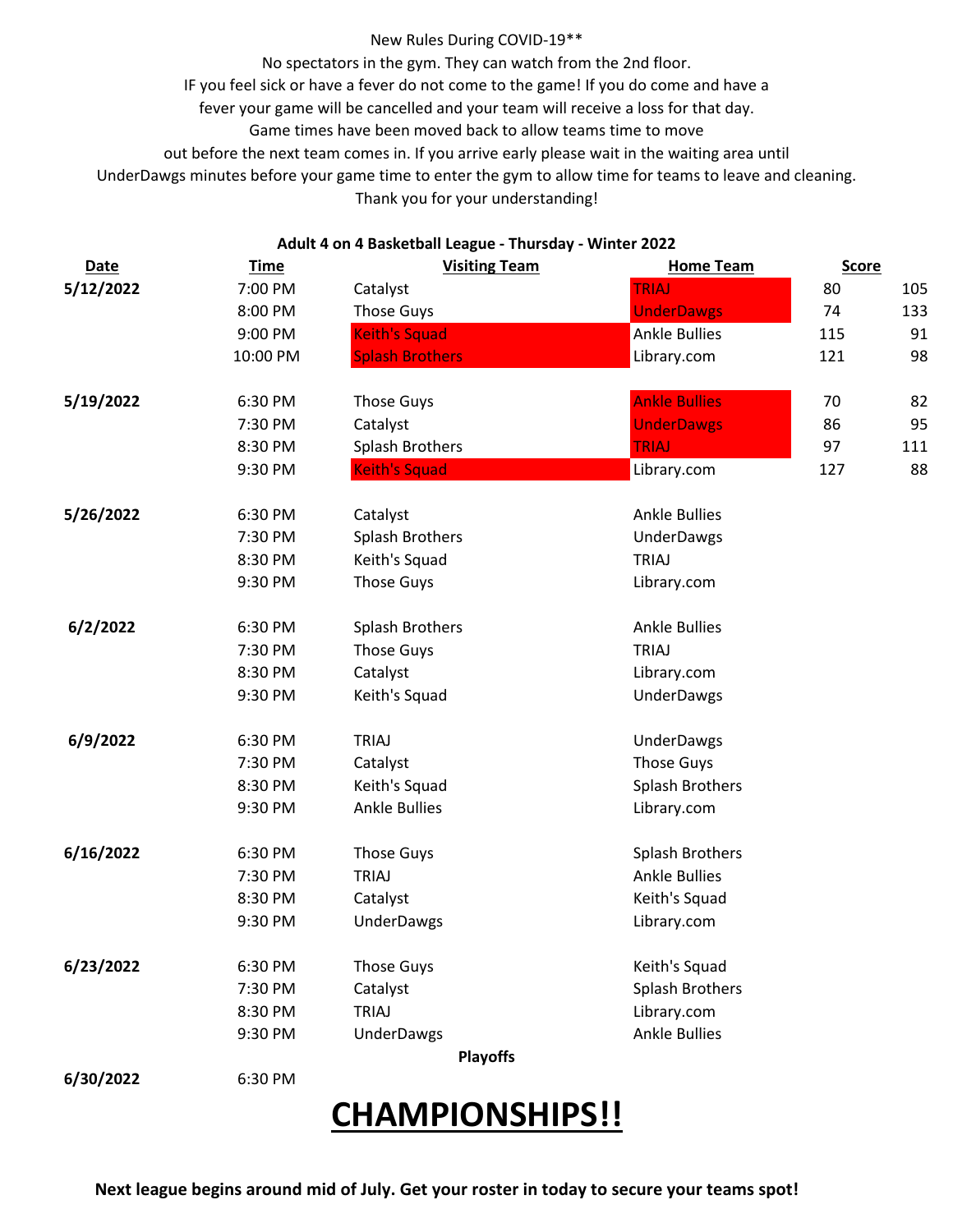| Team                 | Win            | Loss           | Point Differential | winning %      |
|----------------------|----------------|----------------|--------------------|----------------|
| Underdawgs           | $\overline{2}$ | 0              | 68                 | 100%           |
| Keith's Squad        | $\overline{2}$ | 0              | 63                 | 100%           |
| <b>TRIAJ</b>         | $\overline{2}$ | 0              | 39                 | 100%           |
| <b>Ankle Bullies</b> | 1              | 1              | 36                 | 50%            |
| Splash Brothers      | 1              | $\mathbf{1}$   | 9                  | 50%            |
| Catalyst             | 0              | $\overline{2}$ | $-34$              | 0%             |
| Library.com          | 0              | $\overline{2}$ | $-62$              | 0%             |
| <b>Those Guys</b>    | 0              | $\overline{2}$ | $-71$              | 0%             |
| Team                 | PPG.           | Opponent PPG.  | Avg. Margin        | O Rank         |
| Keith's Squad        | 121.00         | 89.50          | 31.50              | 1              |
| Underdawgs           | 114.00         | 80.00          | 34.00              | $\overline{2}$ |
| Splash Brothers      | 109.00         | 104.50         | 4.50               | 3              |
| <b>TRIAJ</b>         | 108.00         | 88.50          | 19.50              | 4              |
| Library.com          | 90.00          | 96.50          | $-6.50$            | 5              |
| <b>Ankle Bullies</b> | 86.50          | 93.50          | $-7.00$            | 6              |
| Catalyst             | 83.00          | 100.00         | $-17.00$           | 7              |
| <b>Those Guys</b>    | 72.00          | 107.50         | $-35.50$           | 8              |
| Team                 |                | Opponent PPG.  |                    | D Rank         |
| Underdawgs           |                | 80.00          |                    | 1              |
| <b>TRIAJ</b>         |                | 88.50          |                    | $\overline{2}$ |
| Keith's Squad        |                | 89.50          |                    | 3              |
| <b>Ankle Bullies</b> |                | 93.50          |                    | 4              |
| Library.com          |                | 96.50          |                    | 5              |
| Catalyst             |                | 100.00         |                    | 6              |
| Splash Brothers      |                | 104.50         |                    | 7              |
| <b>Those Guys</b>    |                | 107.50         |                    | 8              |

Winner Overtime